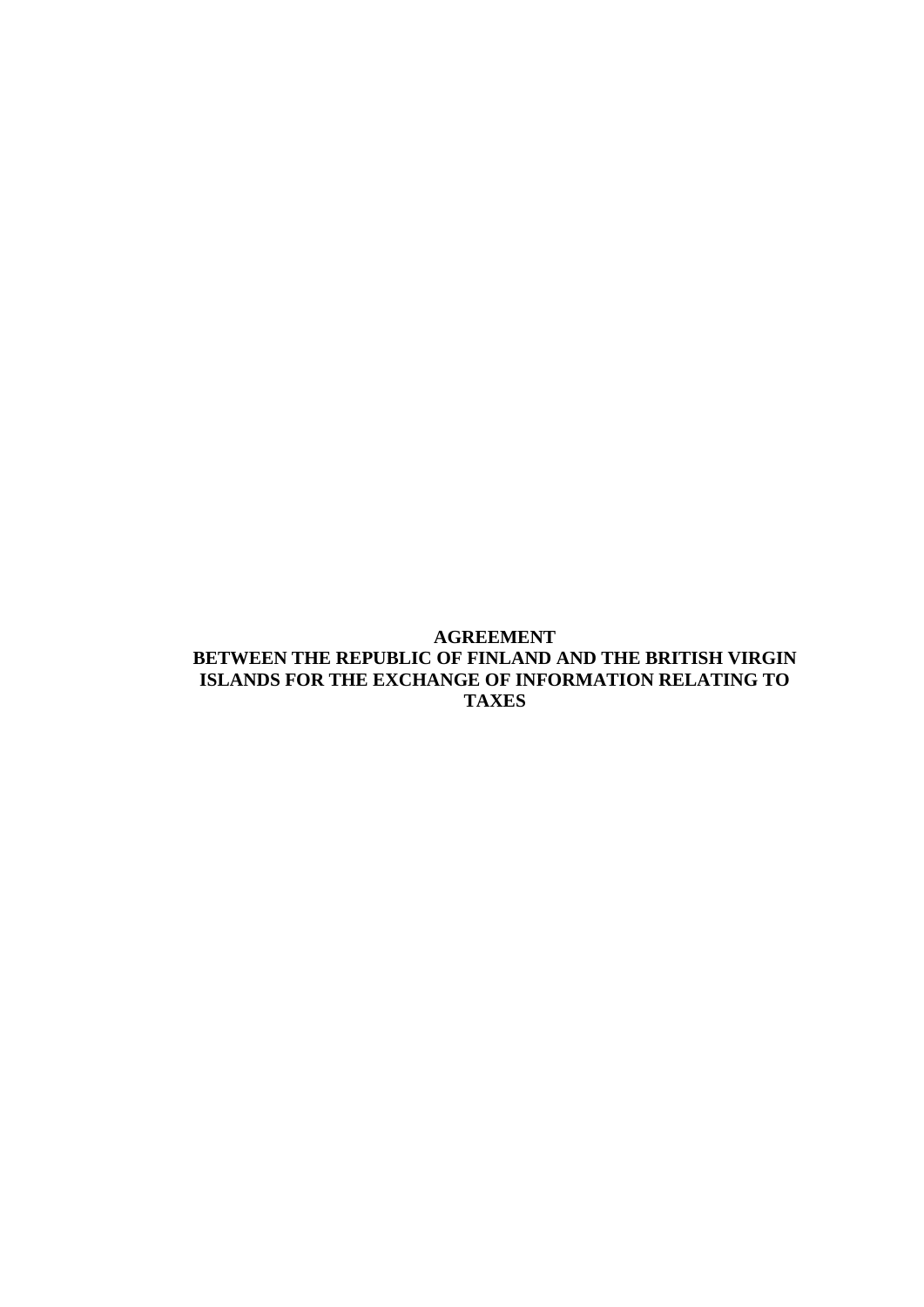# **AGREEMENT BETWEEN THE REPUBLIC OF FINLAND AND THE BRITISH VIRGIN ISLANDS FOR THE EXCHANGE OF INFORMATION RELATING TO TAXES**

Whereas the Government of the Republic of Finland and the Government of the British Virgin Islands ("the Contracting Parties") recognise the need for cooperation and the exchange of information in criminal and civil tax matters;

Whereas the Contracting Parties have long been active in international efforts in the fight against financial and other crimes, including the targeting of terrorist financing;

Whereas it is acknowledged that the Contracting Parties are competent to negotiate and conclude a tax information exchange agreement;

Whereas the British Virgin Islands on the 2nd April 2002 entered into a formal written commitment to the Organisation for Economic Cooperation and Development's (OECD) principles of transparency and exchange of information and have subsequently actively participated in the OECD Global Forum on Taxation;

Whereas the Contracting Parties wish to enhance and facilitate the terms and conditions governing the exchange of information relating to taxes;

Whereas the Contracting Parties recognise that they will never engage in "fishing expeditions";

Now, therefore, the Contracting Parties have concluded the following Agreement, which contains obligations on the part of the Contracting Parties only.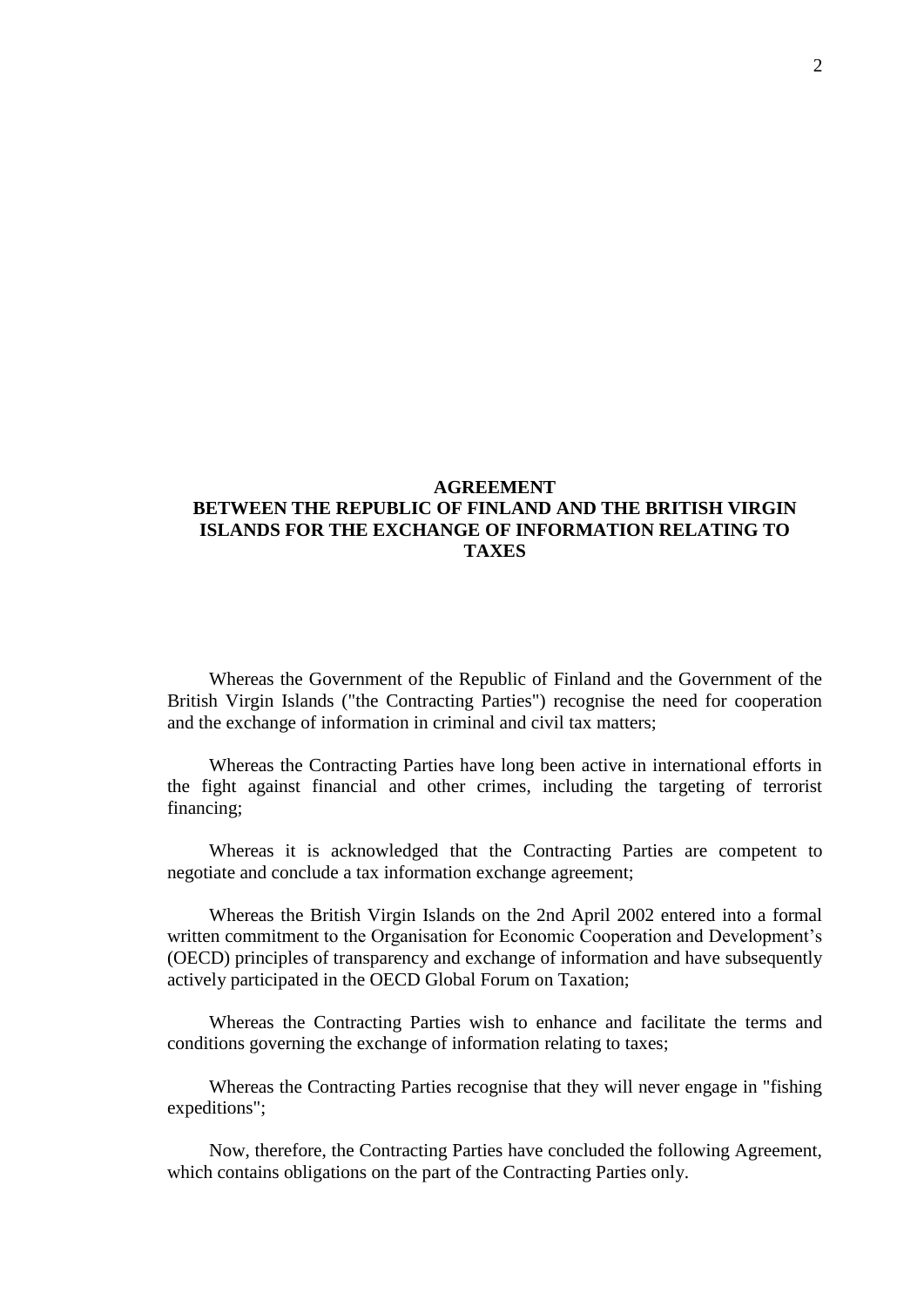### **ARTICLE 1**

#### **SCOPE OF AGREEMENT**

The competent authorities of the Contracting Parties shall provide assistance through exchange of information that is foreseeably relevant to the administration or enforcement of the domestic laws of the Contracting Parties concerning the taxes and the tax matters covered by this Agreement, including information that is foreseeably relevant to the determination, assessment, verification, enforcement, recovery or collection of tax claims with respect to persons subject to such taxes, or the investigation or prosecution of tax matters in relation to such persons. Information shall be exchanged in accordance with the provisions of this Agreement and shall be treated as confidential in the manner provided in Article 8.

### **ARTICLE 2**

## **JURISDICTION**

To enable the appropriate implementation of this Agreement, information shall be provided in accordance with this Agreement by the competent authority of the Requested Party:

- (a) without regard to whether the person to whom the information relates is a resident or national of a Contracting Party, or whether the person by whom the information is held is a resident or national of a Contracting Party; and
- (b) provided that the information is present within the territory, or in the possession or control of a person subject to the jurisdiction, of the Requested Party.

## **ARTICLE 3**

#### **TAXES COVERED**

- 1. The taxes covered by this Agreement are:
	- (a) in the case of the British Virgin Islands,
		- (i) the income tax;
		- (ii) the payroll tax; and
		- (iii) the property tax
	- (b) in the case of Finland,
		- (i) the state income taxes (valtion tuloverot; de statliga inkomstskatterna);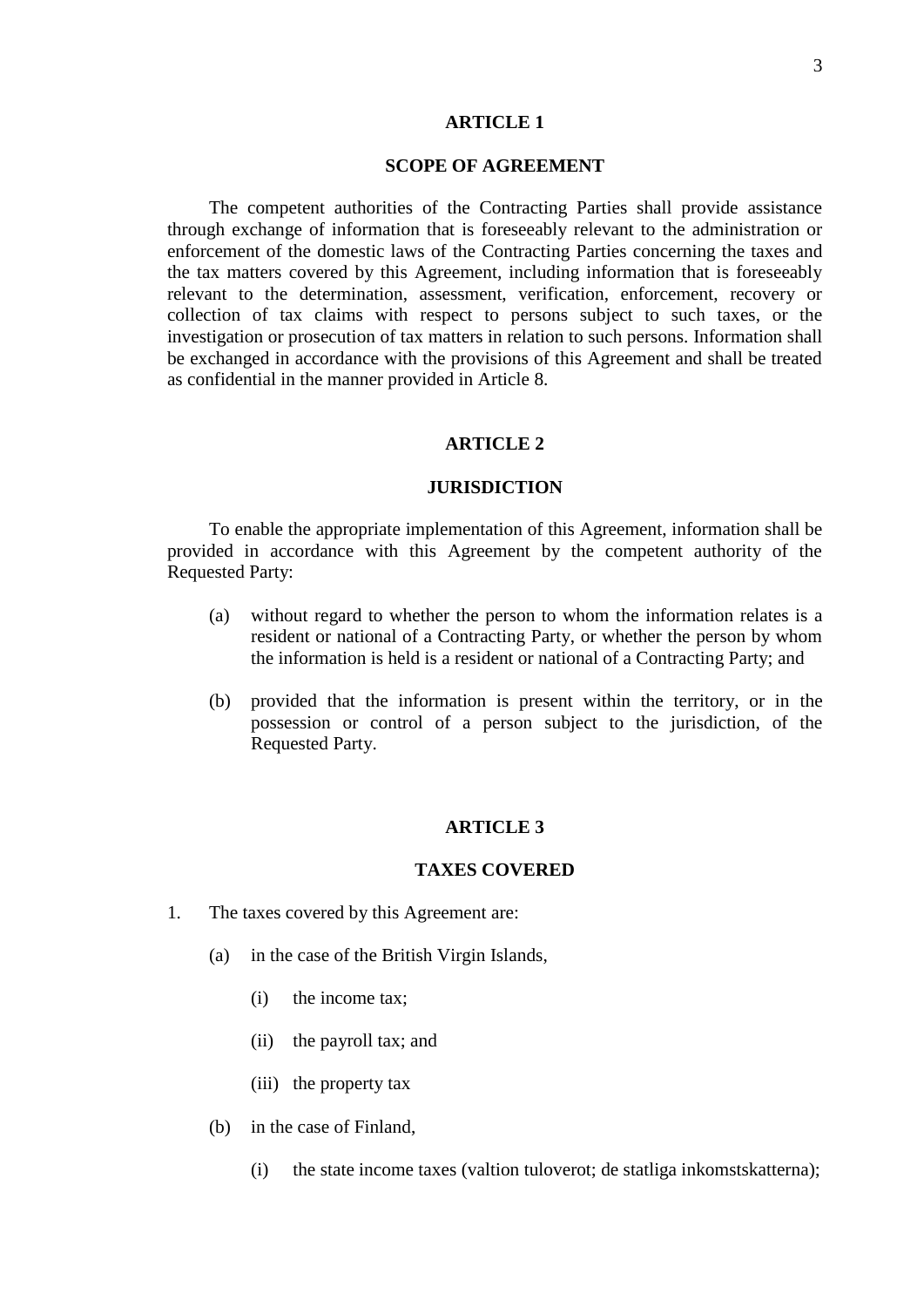- (ii) the corporate income tax (yhteisöjen tulovero; inkomstskatten för samfund);
- (iii) the communal tax (kunnallisvero; kommunalskatten);
- (iv) the church tax (kirkollisvero; kyrkoskatten);
- (v) the tax withheld at source from interest (korkotulon lähdevero; källskatten på ränteinkomst);
- (vi) the tax withheld at source from non-residents' income; (rajoitetusti verovelvollisen lähdevero; källskatten för begränsat skattskyldig);
- (vii) the withholding tax for foreign employees (ulkomailta tulevan palkansaajan lähdevero; källskatten för löntagare från utlandet);
- (viii) the value added tax (arvonlisävero; mervärdesskatt).

2. This Agreement shall also apply to any identical or substantially similar taxes imposed by either Party after the date of signature of this Agreement in addition to, or in place of, any of the taxes listed in paragraph 1 of this Article. The competent authorities of the Contracting Parties shall notify each other of any relevant changes to the taxation and related information gathering measures covered by this Agreement.

### **ARTICLE 4**

#### **DEFINITIONS**

- 1. In this Agreement unless the context otherwise requires:
	- (a) "British Virgin Islands" means the territory of the Virgin Islands as referred to in the Virgin Islands Constitution Order 2007;
	- (b) "Finland" means the Republic of Finland and, when used in a geographical sense, means the territory of the Republic of Finland, and any area adjacent to the territorial waters of the Republic of Finland within which, under the laws of Finland and in accordance with international law, the rights of Finland with respect to the exploration for and exploitation of the natural resources of the sea bed and its sub-soil and of the superjacent waters may be exercised;
	- (c) "collective investment fund or scheme" means any pooled investment vehicle irrespective of legal form;
	- (d) "company" means any body corporate or any entity that is treated as a body corporate for tax purposes;
	- (e) "competent authority" means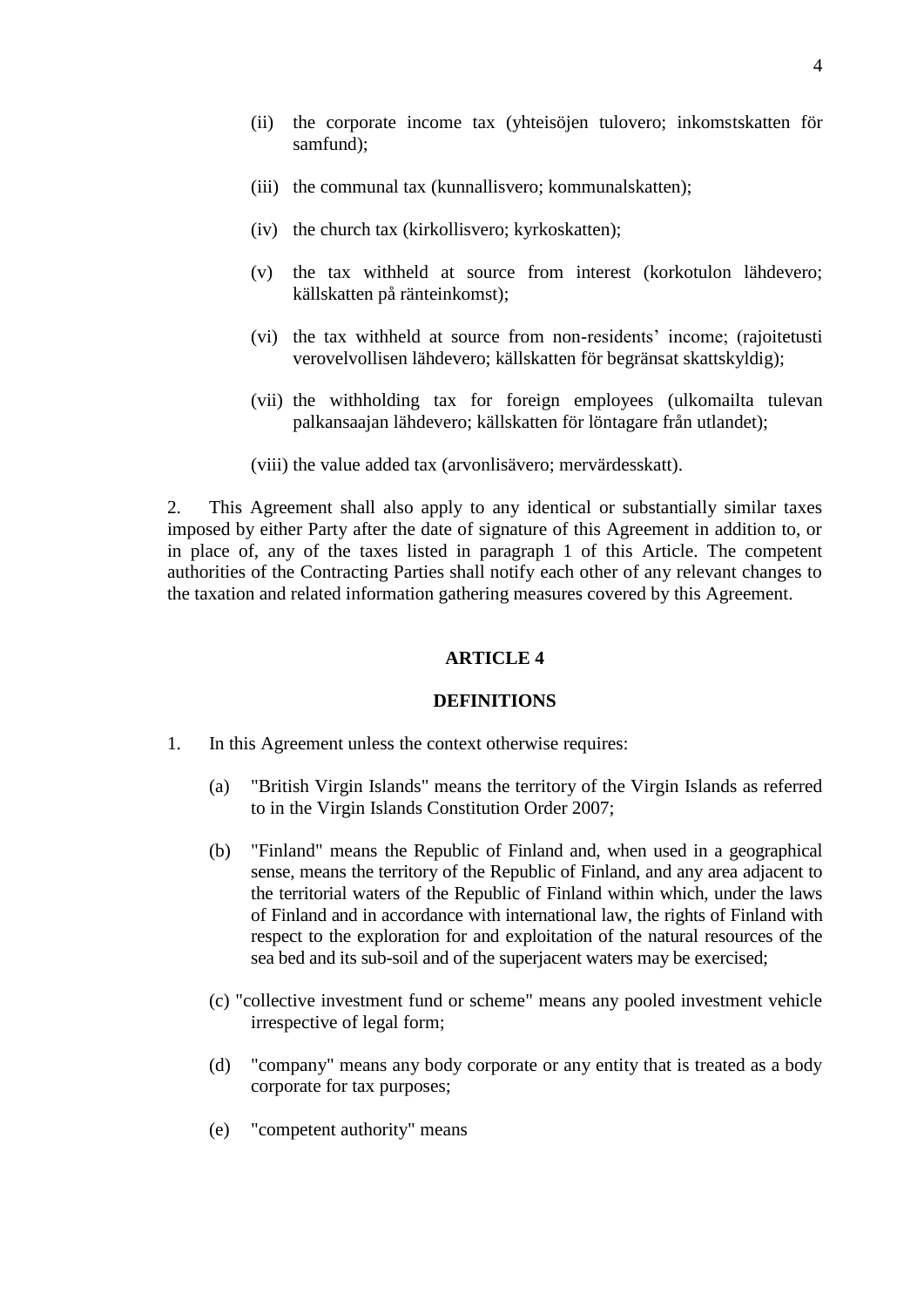- (i) in the case of the British Virgin Islands, the Financial Secretary or a person or authority designated by him in writing;
- (ii) in the case of Finland, the Ministry of Finance, its authorised representative or the authority which, by the Ministry of Finance, is designated as competent authority;
- (f) "Contracting Party" means the British Virgin Islands or Finland as the context requires;
- (g) "criminal laws" means all criminal laws designated as such under domestic law irrespective of whether contained in the tax laws, the criminal code or other laws;
- (h) "criminal tax matters" means tax matters involving intentional conduct which is liable to prosecution under the criminal laws of the Requesting Party;
- (i) "information" means any fact, statement, document or record in whatever form;
- (j) "information gathering measures" means laws, regulations and administrative or judicial procedures that enable a Requested Party to obtain and provide the requested information;
- (k) "national" means:
	- (i) in relation to the British Virgin Islands, any person who belongs to the British Virgin Islands by virtue of the Virgin Islands Constitution Order 2007 (Statutory Instrument 2007 No. 1678) or has a certificate of residence of the British Virgin Islands by virtue of the Immigration and Passport Ordinance (Cap.130); and any legal person, partnership, association or other entity deriving its status as such from the laws in force in the British Virgin Islands;
	- (ii) in relation to Finland, (A) any Finnish citizen, and (B) any legal person, partnership, association or other entity deriving its status as such from the laws in force in Finland;
- (l) "person" includes an individual, a company and any other body or group of persons;
- (m) "principal class of shares" means the class or classes of shares representing a majority of the voting power and value of the company;
- (n) "public collective investment fund or scheme" means any collective investment fund or scheme, in which the purchase, sale or redemption of shares or other interests is not implicitly or explicitly restricted to a limited group of investors;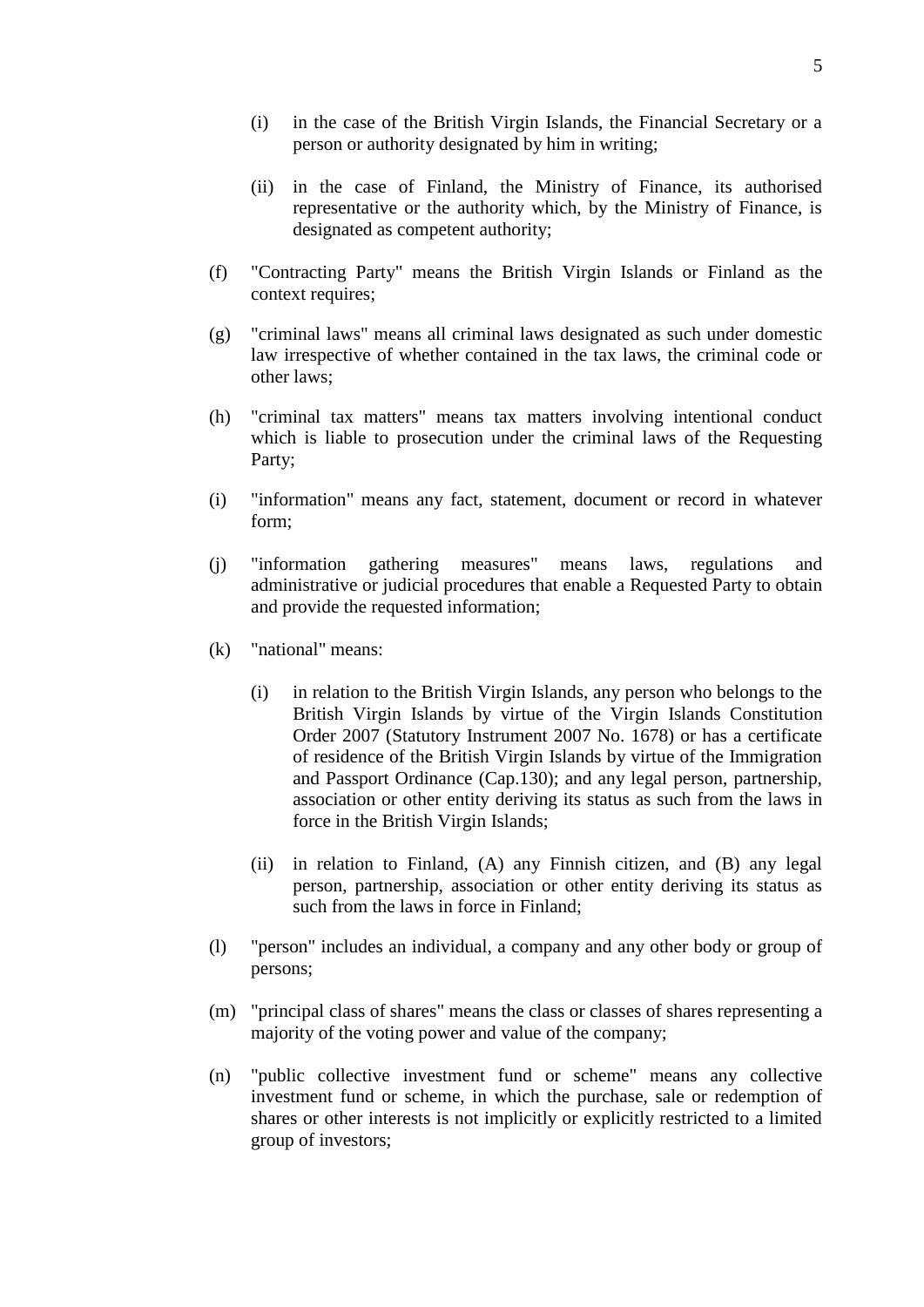- (o) "publicly traded company" means any company whose principal class of shares is listed on a recognised stock exchange provided its listed shares can be readily purchased or sold by the public. Shares can be purchased or sold "by the public" if the purchase or sale of shares is not implicitly or explicitly restricted to a limited group of investors;
- (p) "recognised stock exchange" means any stock exchange agreed upon by the competent authorities of the Contracting Parties;
- (q) "Requested Party" means the Contracting Party to this Agreement which is requested to provide or has provided information in response to a request;
- (r) "Requesting Party" means the Contracting Party to this Agreement submitting a request for or having received information from the Requested Party;
- (s) "tax" means any tax covered by this Agreement.

2. As regards the application of this Agreement at any time by a Contracting Party, any term not defined therein shall, unless the context otherwise requires, have the meaning that it has at that time under the law of that Contracting Party, any meaning under the applicable tax laws of that Contracting Party prevailing over a meaning given to the term under other laws of that Contracting Party.

## **ARTICLE 5**

#### **EXCHANGE OF INFORMATION UPON REQUEST**

1. The competent authority of the Requested Party shall provide upon request in writing by the Requesting Party information for the purposes referred to in Article 1. Such information shall be exchanged without regard to whether the conduct being investigated would constitute a crime under the laws of the Requested Party if it occurred in the territory of the Requested Party. If the information received by the competent authority of the Requested Party is not sufficient to enable it to comply with the request for information, it shall, in accordance with the terms provided in paragraph 7 (a), advise the competent authority of the Requesting Party of that fact and request such additional information as may be required to enable the effective processing of the request.

2. If the information in possession of the competent authority of the Requested Party is not sufficient to enable it to comply with the request for the information, the Requested Party shall use all relevant information gathering measures to provide the Requesting Party with the information requested, notwithstanding that the Requested Party may not need such information for its own tax purposes.

3. If specifically requested by the competent authority of the Requesting Party, the competent authority of the Requested Party shall provide information under this Article, to the extent allowable under its domestic laws, in the form of depositions of witnesses and authenticated copies of original records.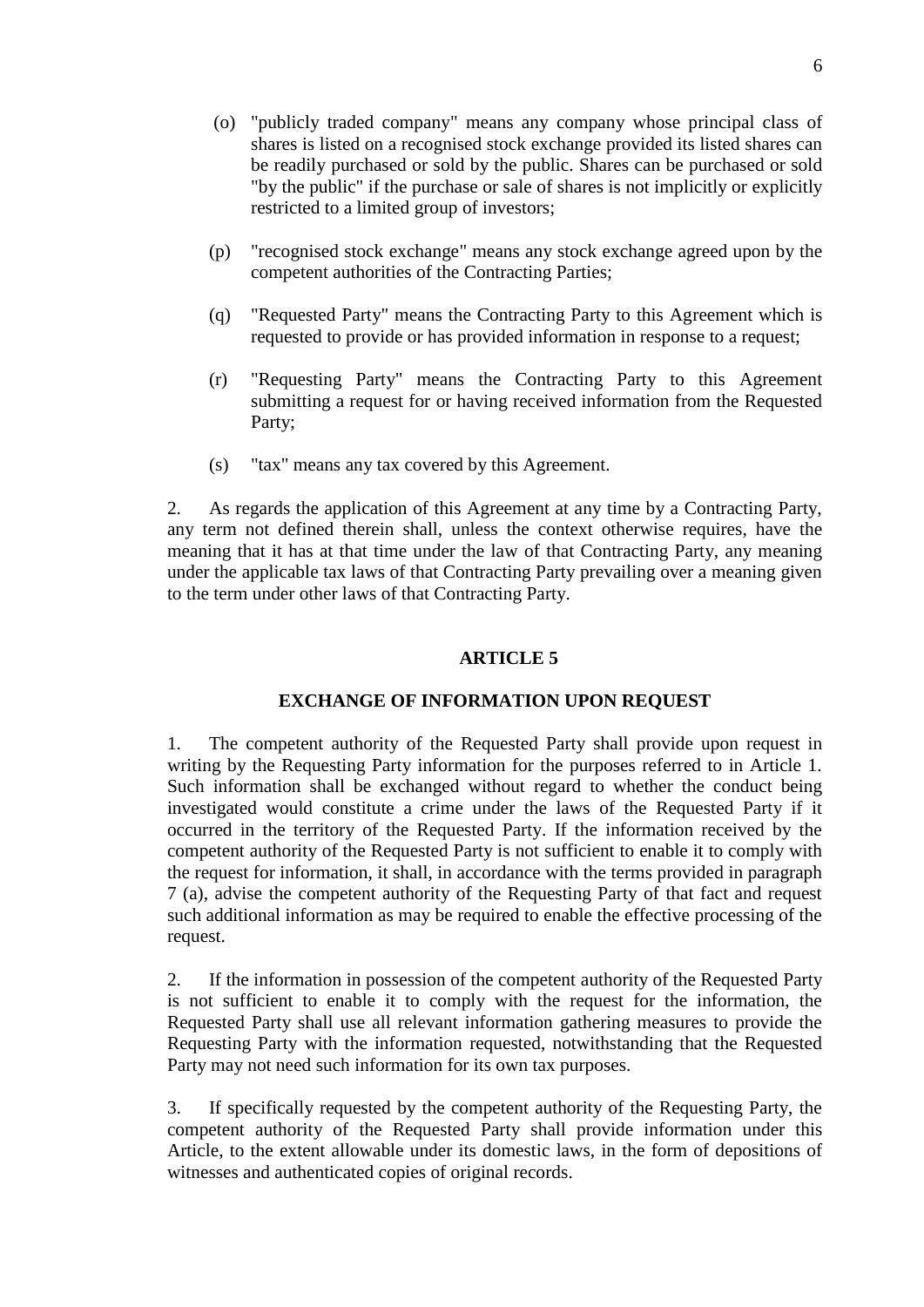4. Each Contracting Party shall ensure that its competent authority, for the purposes of this Agreement, has the authority to obtain and provide upon request:

- (a) information held by banks, other financial institutions, and any person, including nominees and trustees, acting in an agency or fiduciary capacity;
- (b) information regarding the legal and beneficial ownership of companies, partnerships and other persons, including, within the constraints of Article 2, ownership information on all such persons in an ownership chain; and in the case of trusts, information on settlors, trustees, beneficiaries and protectors; and in the case of foundations, information on founders, members of the foundation council and beneficiaries, and equivalent information in the case of entities that are neither trusts nor foundations.

5. Notwithstanding the preceding paragraphs, this Agreement does not create an obligation on the Contracting Parties to obtain or provide:

- (a) ownership information with respect to publicly traded companies or public collective investment funds or schemes, unless such information can be obtained without giving rise to disproportionate difficulties;
- (b) information relating to a period more than six years prior to the tax period under consideration;
- (c) information in the possession or control of a person other than the taxpayer that does not directly relate to the taxpayer.

6. The competent authority of the Requesting Party shall provide the following information to the competent authority of the Requested Party when making a request for information under this Agreement in order to demonstrate the foreseeable relevance of the information to the request:

- (a) the identity of the person under examination or investigation;
- (b) the period for which the information is requested;
- (c) the nature and type of the information requested, including a description of the specific evidence sought and the form in which the Requesting Party would prefer to receive the information;
- (d) the tax purposes for which the information is sought and the reasons why the information requested is foreseeably relevant to the administration or enforcement of the domestic laws of the Requesting Party;
- (e) grounds for believing that the information requested is present in the territory of the Requested Party or is in the possession or control of a person subject to the jurisdiction of the Requested Party;
- (f) to the extent known, the name and address of any person believed to be in possession or control of the information requested;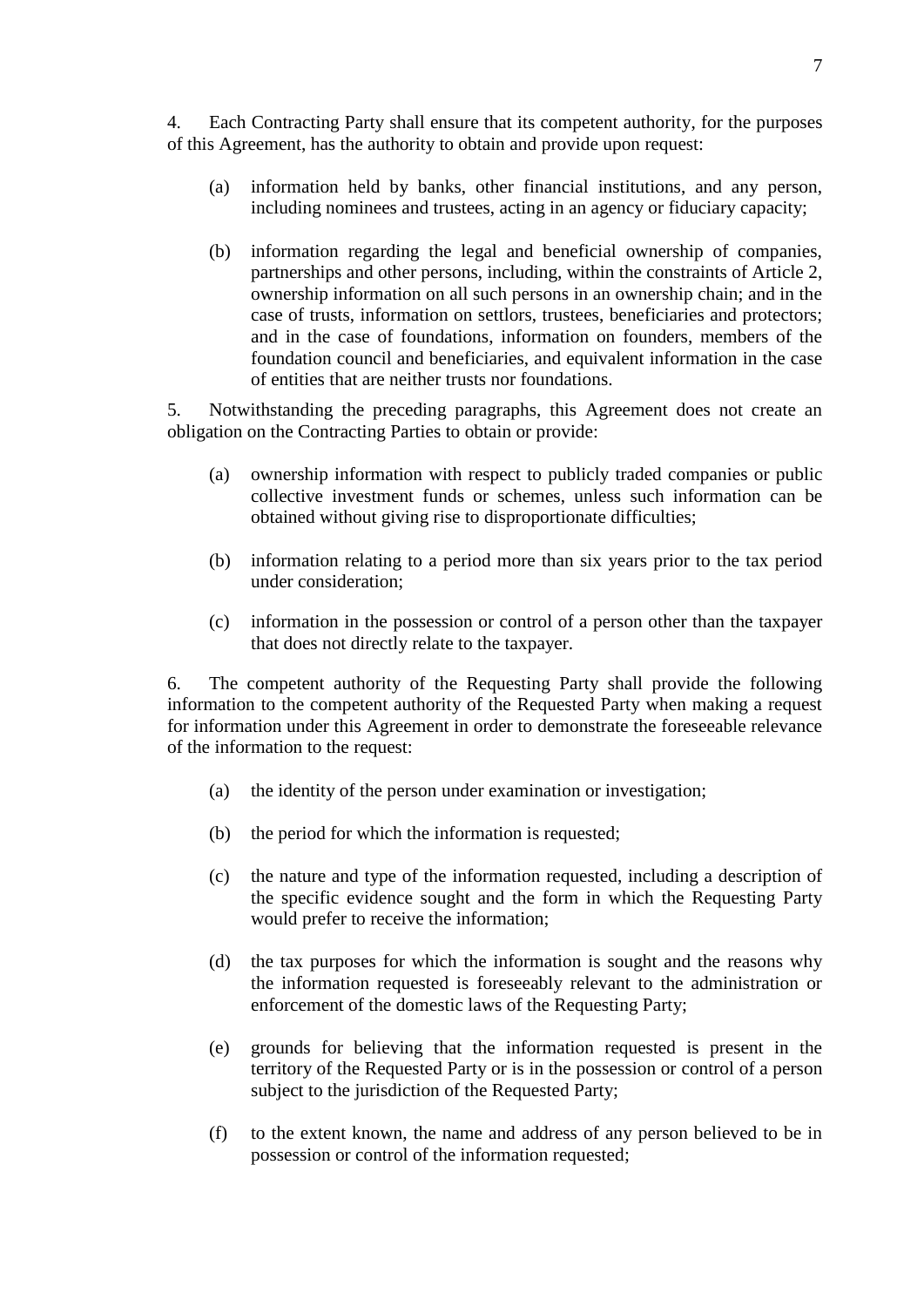- (g) a declaration that the request is in conformity with this Agreement and the laws and administrative practices of the Requesting Party, and that if the requested information were within the jurisdiction of the Requesting Party then the competent authority of the Requesting Party would be able to obtain the information under the laws of the Requesting Party or in the normal course of administrative practice;
- (h) a statement that the Requesting Party has pursued all means available in its own territory to obtain the information, except those that would give rise to disproportionate difficulties.

7. The competent authority of the Requested Party shall forward the requested information as promptly as possible to the competent authority of the Requesting Party. To ensure a prompt response:

- (a) the competent authority of the Requested Party shall confirm the receipt of a request in writing to the competent authority of the Requesting Party and shall notify the competent authority of the Requesting Party of any deficiencies in the request within 60 days of receipt of the request; and
- (b) if the competent authority of the Requested Party has been unable to obtain and provide the information requested within 90 days of receipt of the request, or if obstacles are encountered in furnishing the information, or if the competent authority of the Requested Party refuses to provide the information, it shall immediately inform the competent authority of the Requesting Party in writing, explaining the reasons for its inability to obtain and provide the information, or the obstacles encountered, or the reasons for its refusal.

# **ARTICLE 6**

# **TAX EXAMINATIONS OR INVESTIGATIONS ABROAD**

1. The Requested Party may, to the extent permitted under its domestic laws, and following reasonable notice from the Requesting Party, allow representatives of the competent authority of the Requesting Party to enter the territory of the Requested Party in connection with a request to interview persons and examine records with the written consent of the persons concerned. The competent authority of the Requesting Party shall notify the competent authority of the Requested Party of the time and place of the meeting with the persons concerned.

2. At the request of the competent authority of the Requesting Party, the competent authority of the Requested Party may, in accordance with its domestic laws, permit representatives of the competent authority of the Requesting Party to be present at the appropriate part of a tax examination in the territory of the Requested Party.

3. If the request referred to in paragraph 2 of this Article is granted, the competent authority of the Requested Party conducting the examination shall, as soon as possible, notify the competent authority of the Requesting Party of the time and place of the examination, the authority or person authorised to carry out the examination and the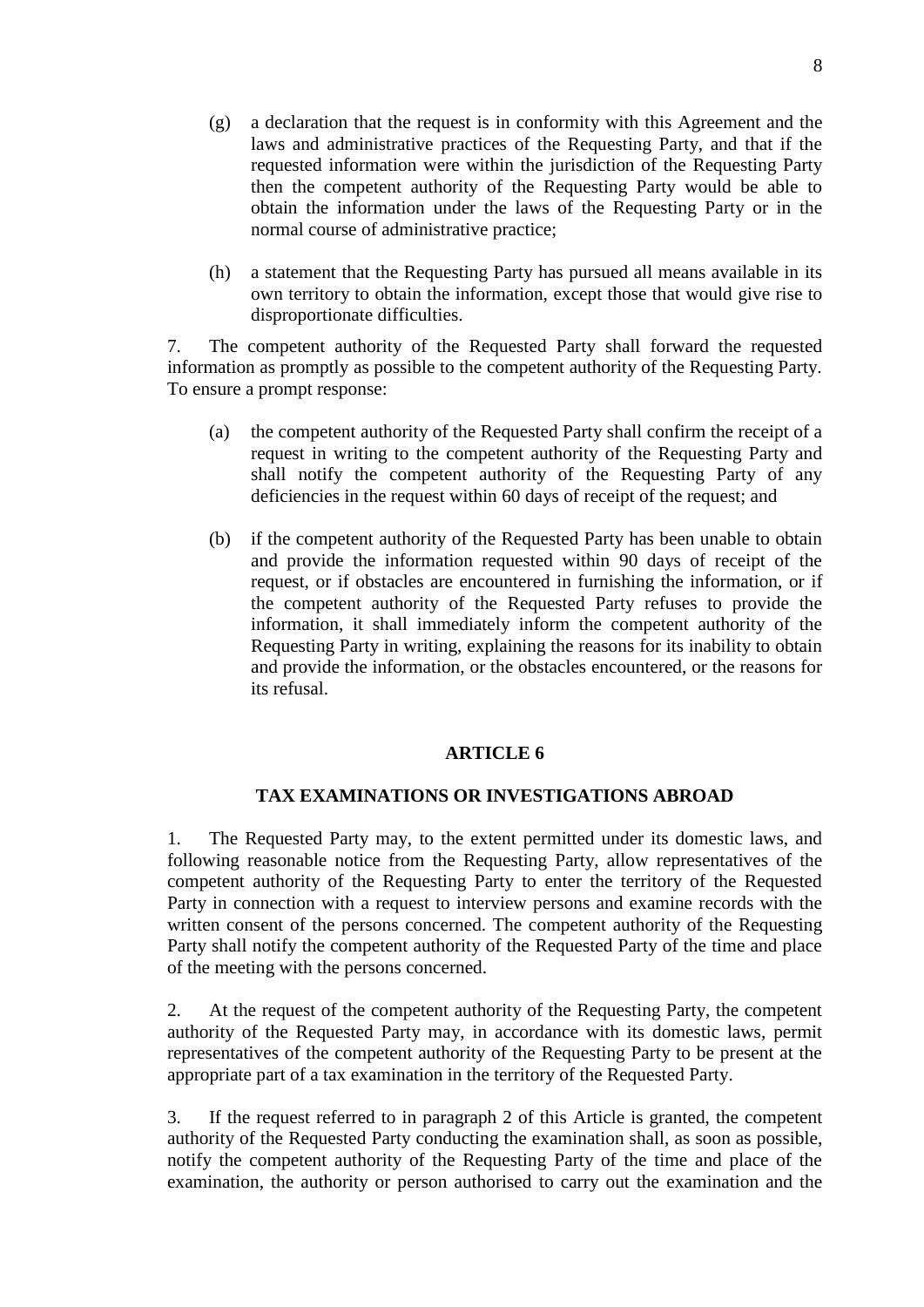9

procedures and conditions required by the Requested Party for the conduct of the examination. All decisions regarding the conduct of the examination shall be made by the Requested Party conducting the examination in accordance with its domestic laws.

# **ARTICLE 7**

# **POSSIBILITY OF DECLINING A REQUEST**

- 1. The competent authority of the Requested Party may decline to assist:
	- (a) where the request is not made in conformity with this Agreement; or
	- (b) where the Requesting Party has not pursued all means available in its own territory to obtain the information, except where recourse to such means would give rise to disproportionate difficulties; or
	- (c) where the disclosure of the information requested would be contrary to public policy (ordre public).

2. The provisions of this Agreement shall not impose upon a Contracting Party any obligation to provide information which would disclose any trade, business, industrial, commercial or professional secret or trade process. Information described in paragraph 4 of Article 5 shall not by reason of that fact alone constitute such a secret or process.

- 3. (a) The provisions of this Agreement shall not impose on a Contracting Party the obligation to obtain or provide information which would reveal confidential communications between a client and an attorney, solicitor or barrister where such communications are:
	- (i) produced for the purposes of seeking or providing legal advice, or
	- (ii) produced for the purposes of use in existing or contemplated legal proceedings.
	- (b) Information held with the intention of furthering an offence is not subject to legal privilege, and nothing in this Article shall prevent an attorney, solicitor or barrister from providing the name and address of a client where doing so would not constitute a breach of legal privilege.

4. A request for information shall not be refused on the ground that the tax liability giving rise to the request is disputed by the taxpayer.

5. The Requested Party shall not be required to obtain and provide information which, if the requested information was within the jurisdiction of the Requesting Party, the competent authority of the Requesting Party would not be able to obtain under its laws or in the normal course of administrative practice.

6. The Requested Party may decline a request for information if the information is requested by the Requesting Party to administer or enforce a provision of the tax law of the Requesting Party, or any requirement connected therewith, which discriminates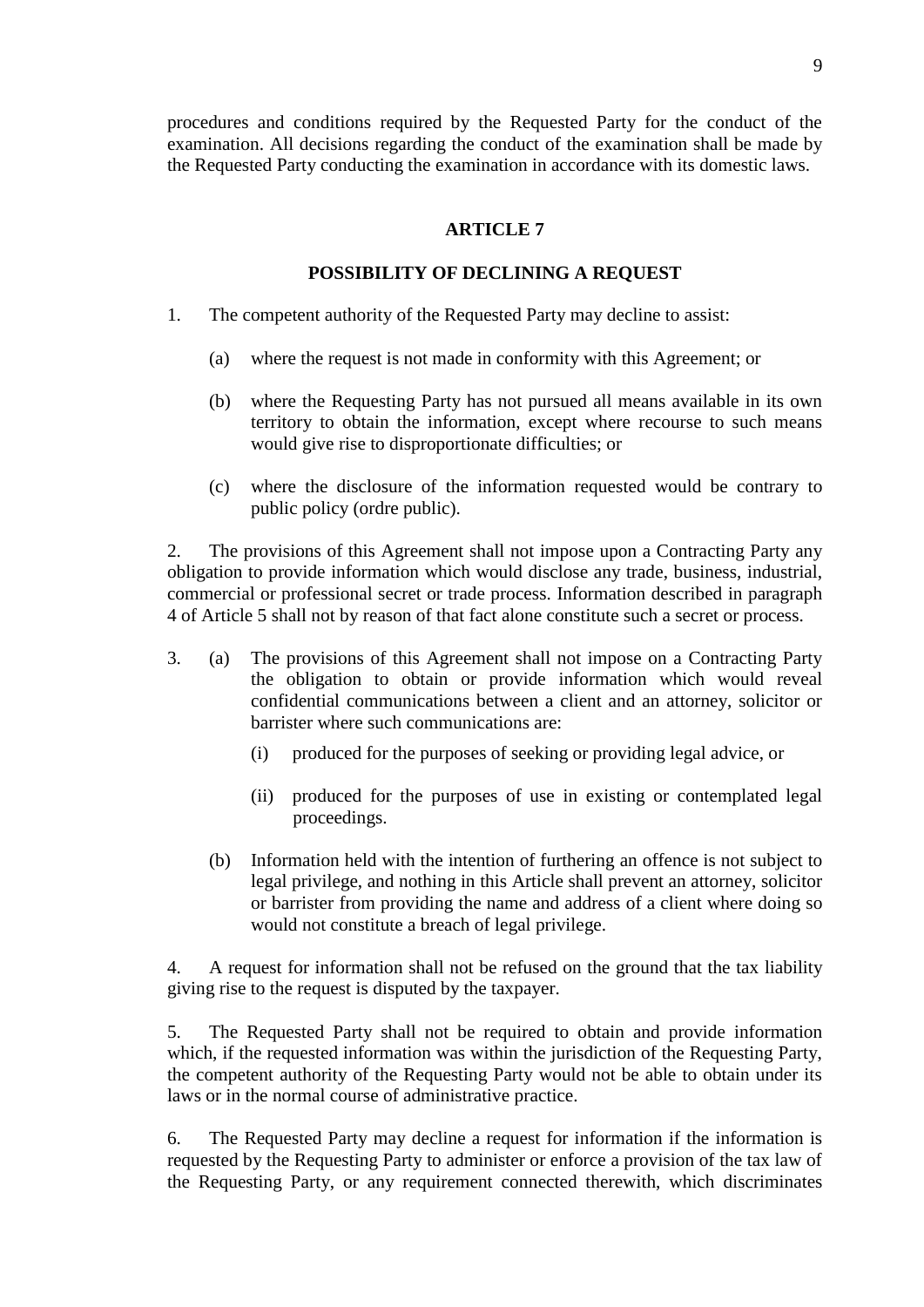against a resident or national of the Requested Party as compared with a resident or national of the Requesting Party in the same circumstances.

#### **ARTICLE 8**

## **CONFIDENTIALITY**

1. All information provided and received by the competent authorities of the Contracting Parties shall be kept confidential and shall be disclosed only to persons or authorities (including courts and administrative bodies) concerned with the purposes specified in Article 1 and used by such persons or authorities only for such purposes, including the determination of any appeal or the oversight of the above. For these purposes, information may be disclosed in public court proceedings or in judicial proceedings.

2. The information may not be disclosed to any other person or entity or authority without the express written consent of the competent authority of the Requested Party.

3. Information provided to a Requesting Party shall not be disclosed to any other jurisdiction.

#### **ARTICLE 9**

#### **SAFEGUARDS**

Nothing in this Agreement shall affect the rights and safeguards secured to persons by the laws or administrative practice of the Requested Party. However, these rights and safeguards may not be applied by the Requested Party in a manner that unduly prevents or delays effective exchange of information.

## **ARTICLE 10**

#### **ADMINISTRATIVE COSTS**

1. Incidence of ordinary costs incurred in the course of responding to a request for information will be borne by the Requested Party. Such ordinary costs would normally cover internal administration costs and any minor external costs.

2. All other costs that are not ordinary costs are considered extraordinary costs and will be borne by the Requesting Party. Extraordinary costs include, but are not limited to, the following:

- (a) reasonable fees charged by third parties for carrying out research;
- (b) reasonable fees charged by third parties for copying documents;
- (c) reasonable costs of engaging experts, interpreters, or translators;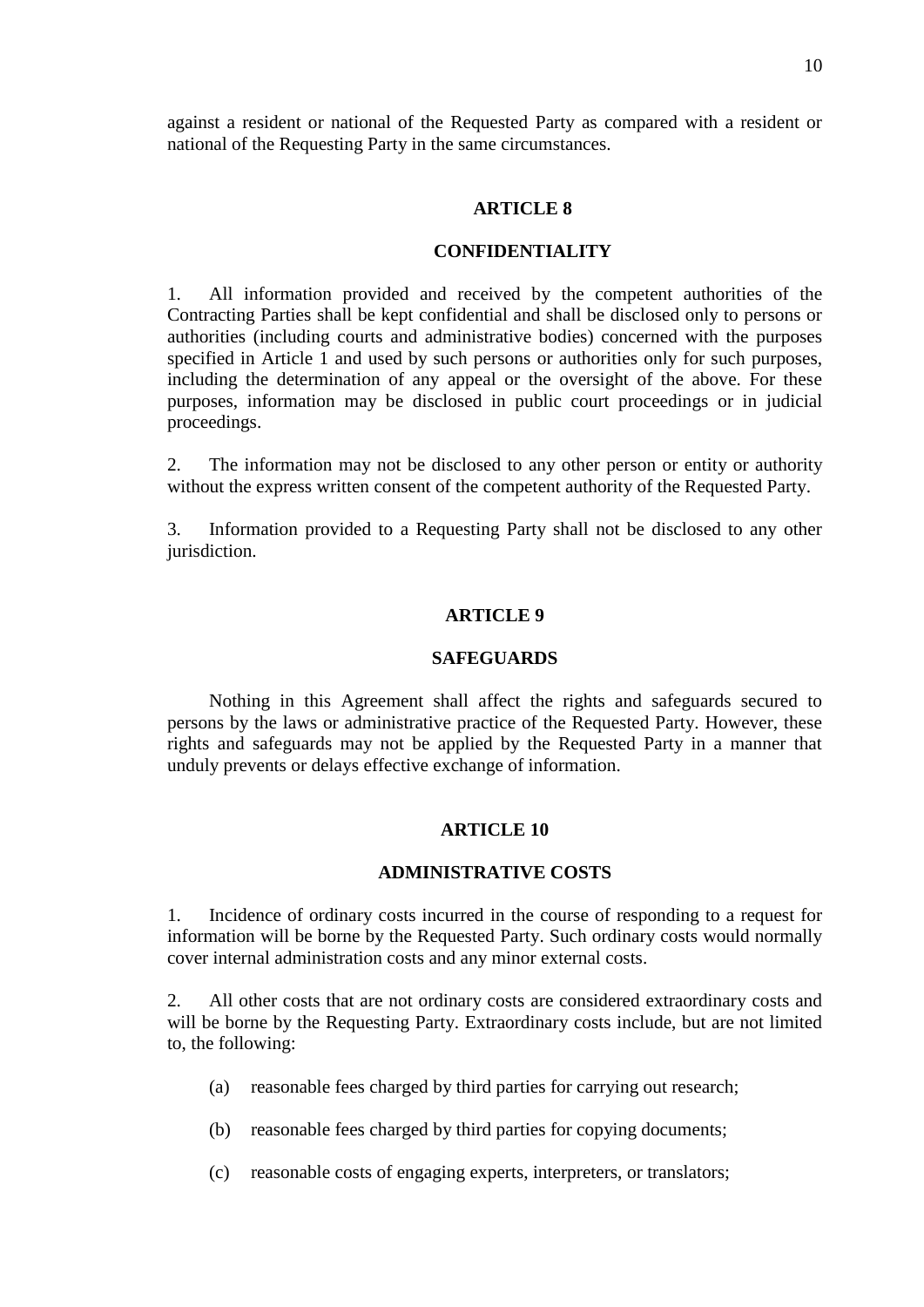- (d) reasonable costs of conveying documents to the Requesting Party;
- (e) reasonable litigation costs of the Requested Party in relation to a specific request for information; and
- (f) reasonable costs for obtaining depositions or testimony.

3. The competent authorities of the Contracting Parties will consult each other in any particular case where extraordinary costs are likely to exceed \$US500 to determine whether the Requesting Party will continue to pursue the request and bear the cost.

## **ARTICLE 11**

# **NO PREJUDICIAL OR RESTRICTIVE MEASURES**

1. So long as this Agreement is in force and effective, it is the intention of the Contracting Parties not to apply or introduce prejudicial or restrictive measures based on harmful tax practices to residents or nationals of either Contracting Party. However, in the event that a Contracting Party has reason to believe that the other Contracting Party has introduced such prejudicial or restrictive measures, both Contracting Parties shall immediately initiate proceedings to resolve the matter.

2. A prejudicial or restrictive measure based on harmful tax practices means a measure applied by one Contracting Party to residents or nationals of the other Contracting Party on the basis that the other Contracting Party does not engage in effective exchange of information or because it lacks transparency in the operation of its laws, regulations or administrative practices, or on the basis of no or nominal taxes and one of the preceding criteria.

3. Without limiting the generality of the term "prejudicial or restrictive measure", the term includes the denial of a deduction, credit or exemption, the imposition of a tax, charge or levy, or special reporting requirements. Such measures include any measure which relates, directly or indirectly, to taxation matters. However, they do not include any generally applicable measure, applied by either Contracting Party against, amongst others, members of the OECD generally.

## **ARTICLE 12**

# **IMPLEMENTING LEGISLATION**

The Contracting Parties shall (where they have not already done so) enact any legislation necessary to comply with, and give effect to, the terms of this Agreement.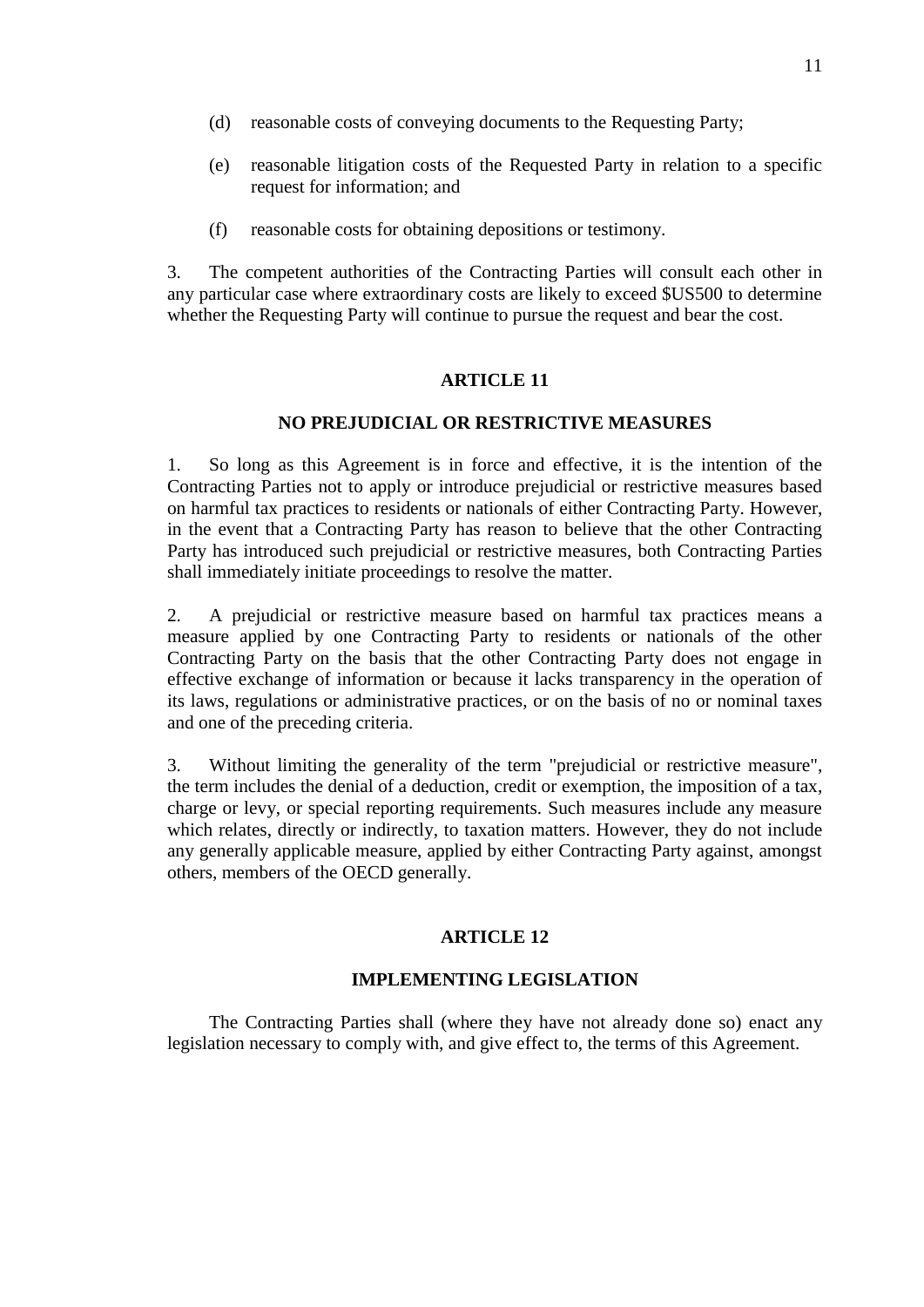## **ARTICLE 13**

## **LANGUAGE**

Requests for assistance and responses thereto shall be drawn up in English.

# **ARTICLE 14**

# **MUTUAL AGREEMENT PROCEDURE**

1. Where difficulties or doubts arise between the Contracting Parties regarding the implementation or interpretation of this Agreement, the competent authorities shall use their best efforts to resolve the matter by mutual agreement.

2. In addition to the efforts referred to in paragraph 1 of this Article, the competent authorities of the Contracting Parties may mutually determine the procedures to be used under Articles 5, 6 and 10.

3. The competent authorities of the Contracting Parties may communicate with each other directly for the purposes of reaching agreement under this Article.

# **ARTICLE 15**

# **ENTRY INTO FORCE**

1. Each of the Contracting Parties shall notify to the other in writing the completion of the procedures required by its law for the bringing into force of this Agreement.

2. The Agreement shall enter into force on the thirtieth day after the receipt of the later of these notifications and shall thereupon have effect:

- (a) with respect to criminal tax matters upon the entry into force of this Agreement; and
- (b) with respect to all other matters covered in Article 1 for taxable periods beginning on or after the date of entry into force of this Agreement.

# **ARTICLE 16**

## **TERMINATION**

1. This Agreement shall remain in force until terminated by either Contracting Party.

2. Either Contracting Party may terminate this Agreement by giving notice of termination in writing. Such termination shall become effective on the first day of the month following the expiration of a period of three months after the date of receipt of notice of termination by the other Contracting Party.